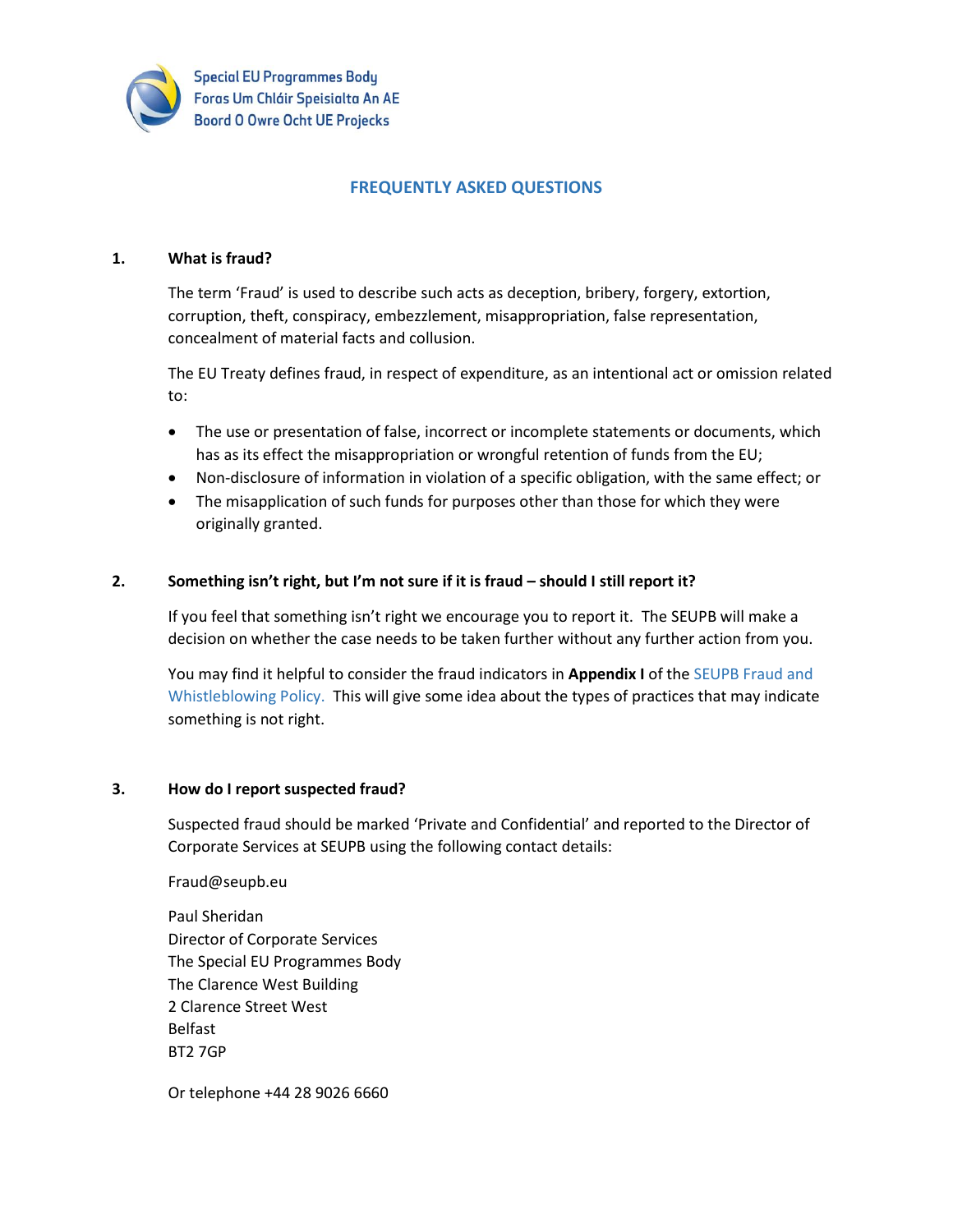

#### **4. Should I report it to anyone else?**

The SEUPB will contact the accountable government department as a matter of course when a suspected fraud is reported. If appropriate, the SEUPB will also contact the Police Service of Northern Ireland and / or An Garda Siochana and / or Police Scotland.

You are free to contact other bodies, regulators and funders if you wish to do so.

#### **5. What information do you need?**

Please outline to us the nature of your suspicions, providing any background information you feel is relevant.

Please support your suspicions with as much documentary evidence as you can; for example, copies of email correspondence or copies of documents relating to the suspected fraud.

In order to preserve the integrity of the information in your report, it is preferable to report suspected fraud by email or by post.

### **6. What if I have no evidence to back up my suspicions?**

Even if you have no documentation to substantiate the suspected fraud, if you have genuine concerns, the SEUPB is keen to hear from you.

### **7. I work there / I am known by the organisation. Will anyone find out I have reported this?**

The SEUPB will do its utmost to protect an individual's identity if they raise a concern and do not want their name to be disclosed. It must be appreciated however that the investigation process may lead to disclosure of the individual's identity. Please be assured that the SEUPB will not share your initial concern with any other individual or organisation unless required to do so by law.

Any information you send to the SEUPB regarding suspected fraud will be treated confidentially. When a suspected fraud is reported to us we save your initial concern in our records, but your name will not be used in any documents after that.

All documents relating to fraud have restricted access within the SEUPB, so only a very limited number of professionals will have access to your report.

If you wish, you can raise your concerns anonymously with us. Concerns expressed in this way are much less powerful but they will be considered at the discretion of the SEUPB.